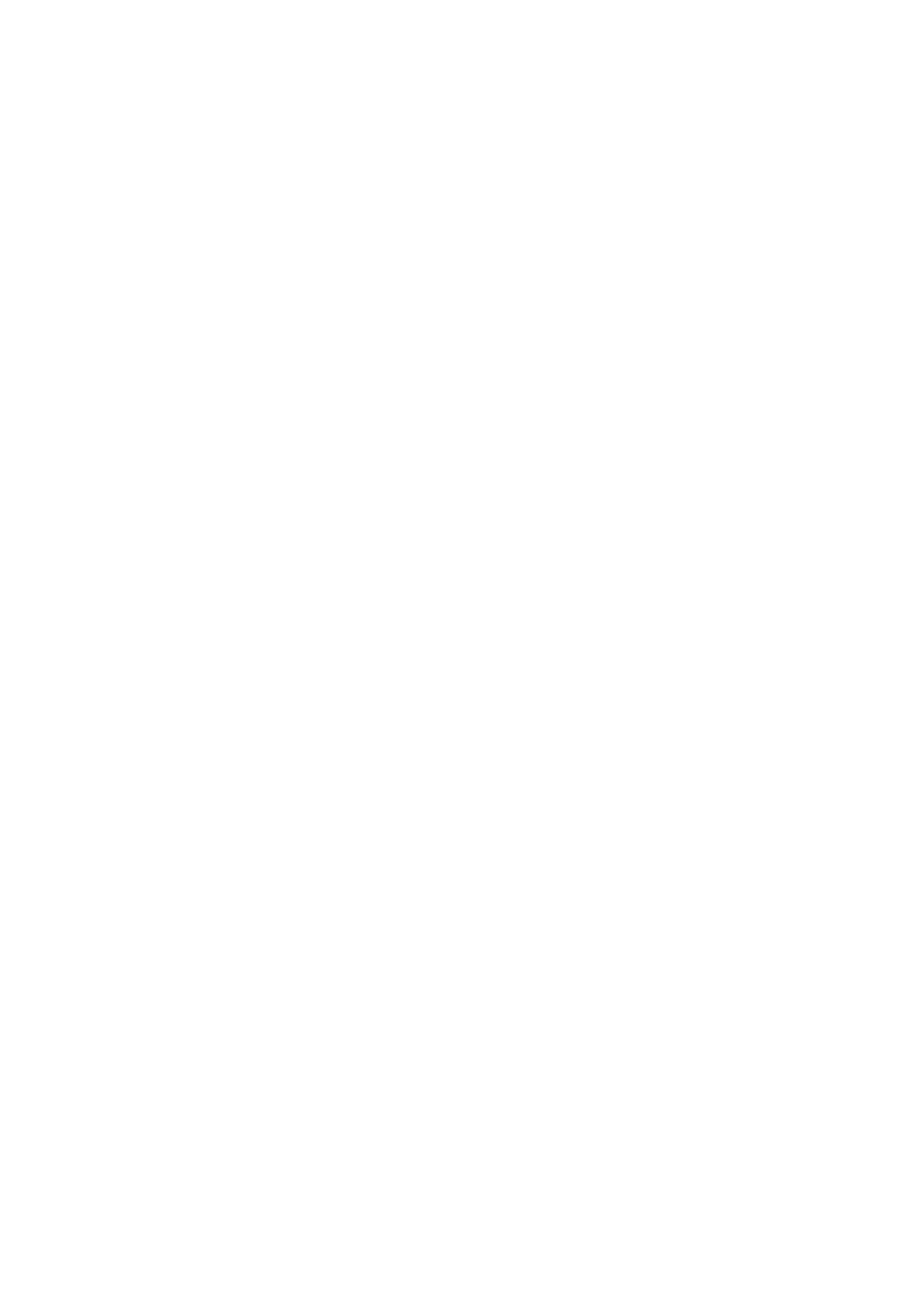

Ellan Vannin

## **CHARITIES ACT 1986**

# **Index**

| <b>Section</b>                     |                                         | Page |
|------------------------------------|-----------------------------------------|------|
|                                    | <i>Provisions as to small charities</i> | 5    |
|                                    |                                         |      |
|                                    |                                         |      |
| 3                                  |                                         |      |
|                                    | Miscellaneous and supplemental          | 7    |
| $\overline{4}$                     |                                         | 7    |
| 5                                  |                                         |      |
| 6                                  |                                         |      |
|                                    | <b>SCHEDULE</b>                         | 9    |
|                                    | <b>ENDNOTES</b>                         | 11   |
| <b>TABLE OF ENDNOTE REFERENCES</b> |                                         | 11   |

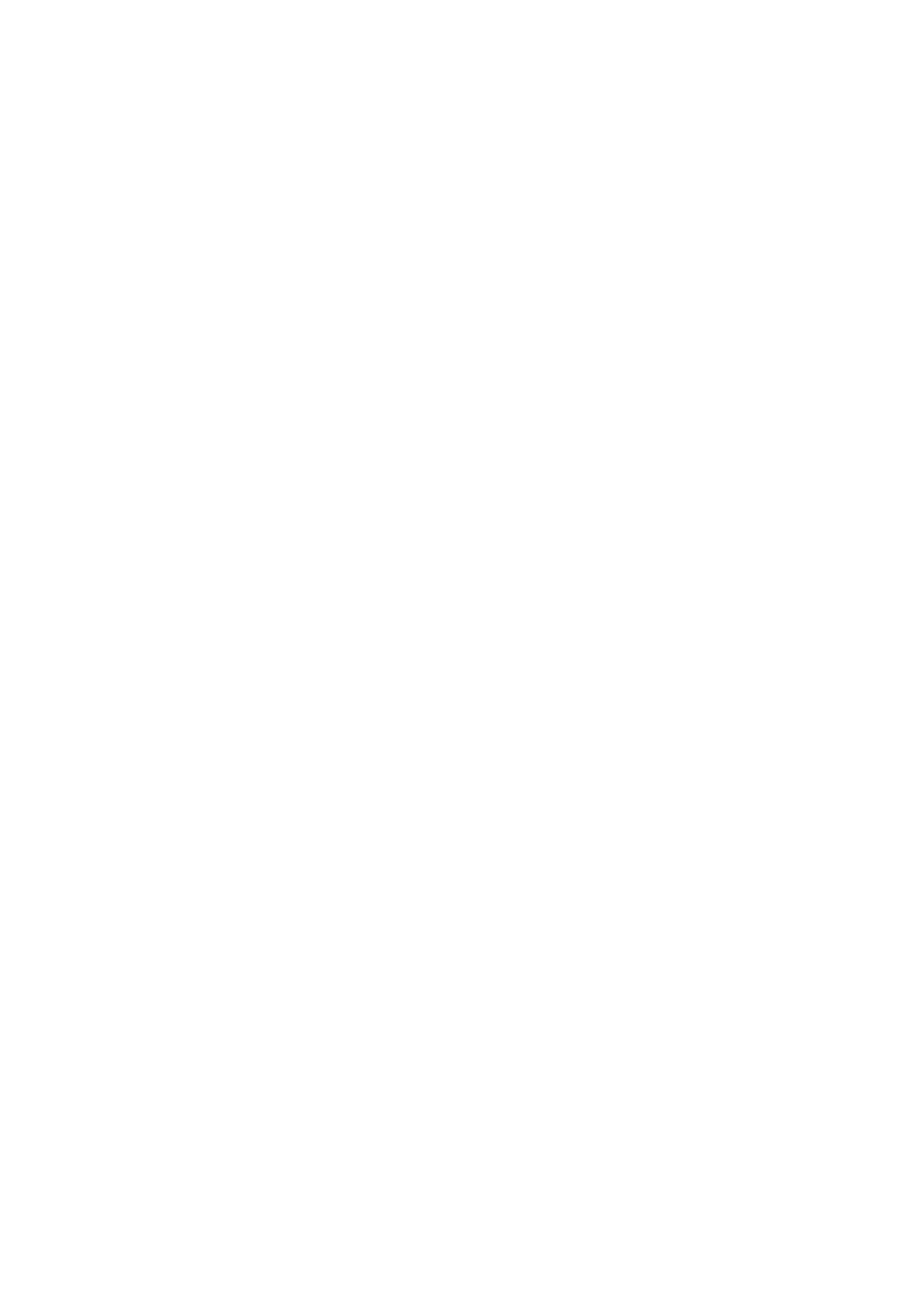

Ellan Vannin

### **CHARITIES ACT 1986**

| Received Royal Assent: | 2 July 1986   |
|------------------------|---------------|
| Passed:                | 16 July 1986  |
| Commenced:             | See section 6 |

**AN ACT** to make new provision with respect to small charities; to amend the *Public Charities Act 1922*; and to repeal with savings certain enactments relating to specific charities.

<span id="page-4-0"></span>**GENERAL NOTE:** The maximum fines in this Act are as increased by the *Criminal Justice (Penalties, Etc.) Act 1993* s 1.

*Provisions as to small charities*

#### <span id="page-4-1"></span>**1 Power for small charity to spend capital**

[P1985/20/4]

- (1) This section applies to any charity in respect of which
	- (a) the endowment is of a value of  $£100,000$  or less and does not include any land; and**<sup>1</sup>**
	- (b) the gross income in the last preceding accounting year was  $£10,000$ or less.**<sup>2</sup> <sup>3</sup>**
- (2) Where the trustees of a charity to which this section applies are satisfied that the property of the charity is too small, in relation to its objects, for any useful purpose to be achieved by the expenditure of income alone, the trustees may resolve that the charity ought to be freed from any restrictions imposed by law with respect to the expenditure of capital.
- (3) A resolution under this section may not be passed without the prior consent in writing of the Attorney General, and shall be in such form as he may direct.
- (4) Where the trustees of a charity have passed a resolution under this section, they may expend any property of the charity without regard to any restriction imposed by law and applying to the expenditure of capital and

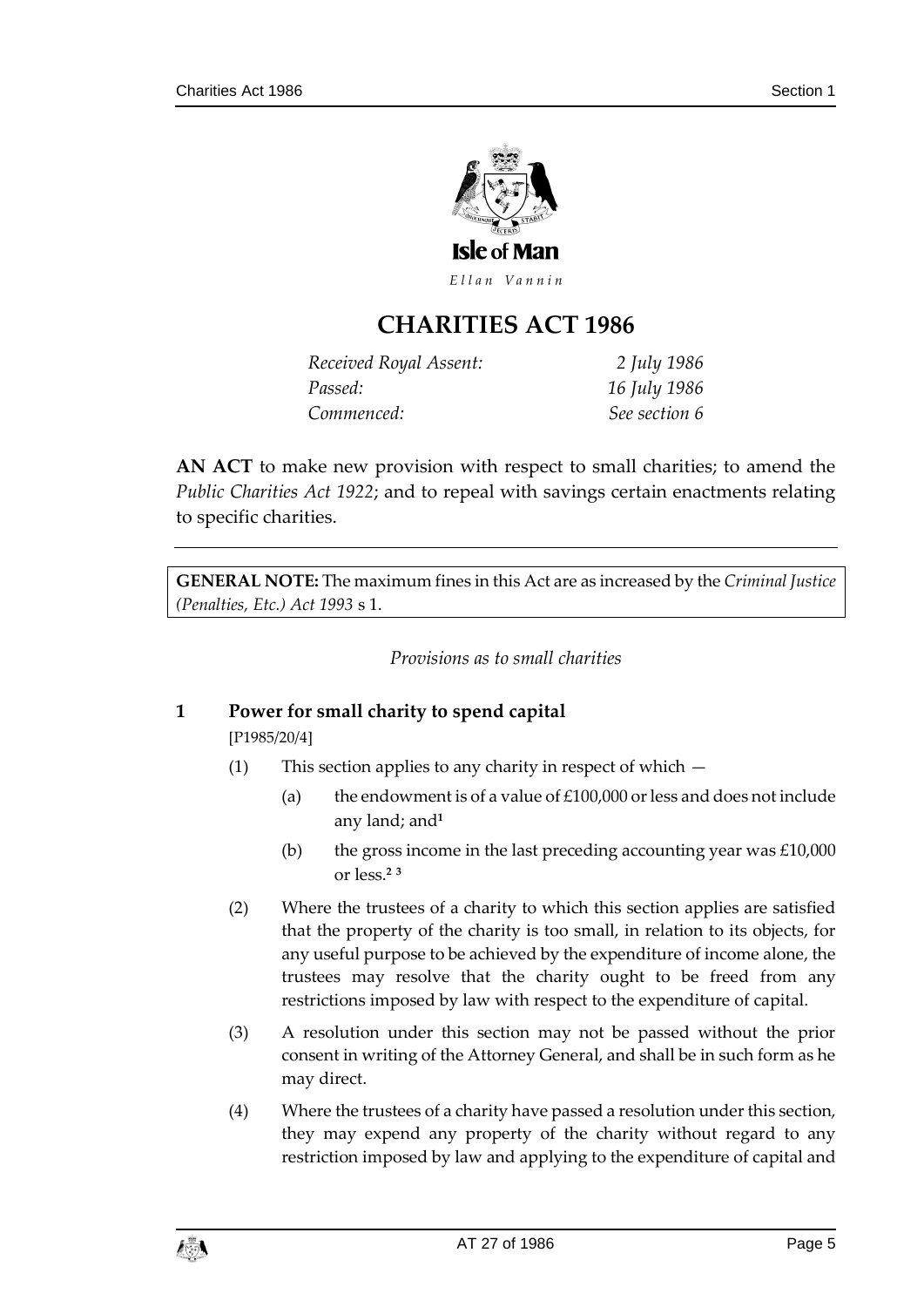not to the expenditure of income.

#### <span id="page-5-0"></span>**2 Transfer of charity endowment to another charity**

[P1985/20/3]

- (1) This section applies to any charity in respect of which
	- (a) the endowment does not include any land; and
	- (b) the gross income in the last preceding accounting year was  $£10,000$ or less.**<sup>4</sup> <sup>5</sup>**
- (2) Where the trustees of a charity to which this section applies ("the transferor charity") are satisfied that the objects of another charity ("the transferee charity") are not so different from those of the transferor charity that the proposed transfer would constitute an unjustifiable departure from the intentions of the donor or frustrate the spirit of the gift, they may resolve that the whole of the property of the transferor charity be transferred to the trustees of the transferee charity to be held and applied by, and as property of, the transferee charity.**<sup>6</sup>**
- (3) A resolution under this section
	- (a) may not be passed without the prior consent in writing of the Attorney General and of the trustees of the transferee charity; and
	- (b) shall be in such form as the Attorney General may direct.
- (4) Where the trustees of a charity have passed a resolution under this section they may transfer the whole property of the charity to the transferee charity to be held on the following terms —
	- (a) all property which fell to be treated as income or capital of the transferor charity shall be treated as income or capital respectively of the transferee charity; and
	- (b) the whole property shall be held and applied for the objects of the transferee charity.

#### <span id="page-5-1"></span>**3 Provisions supplemental to ss 1 and 2**

- (1) Before giving his consent to a resolution under section 1 or 2, the Attorney General may cause such public notice of the proposed resolution to be given as he thinks fit.
- (2) Within one month after passing a resolution under section 1 or 2, the trustees shall send a copy thereof to —
	- (a) the Attorney General;
	- (b) [Repealed]**<sup>7</sup>**

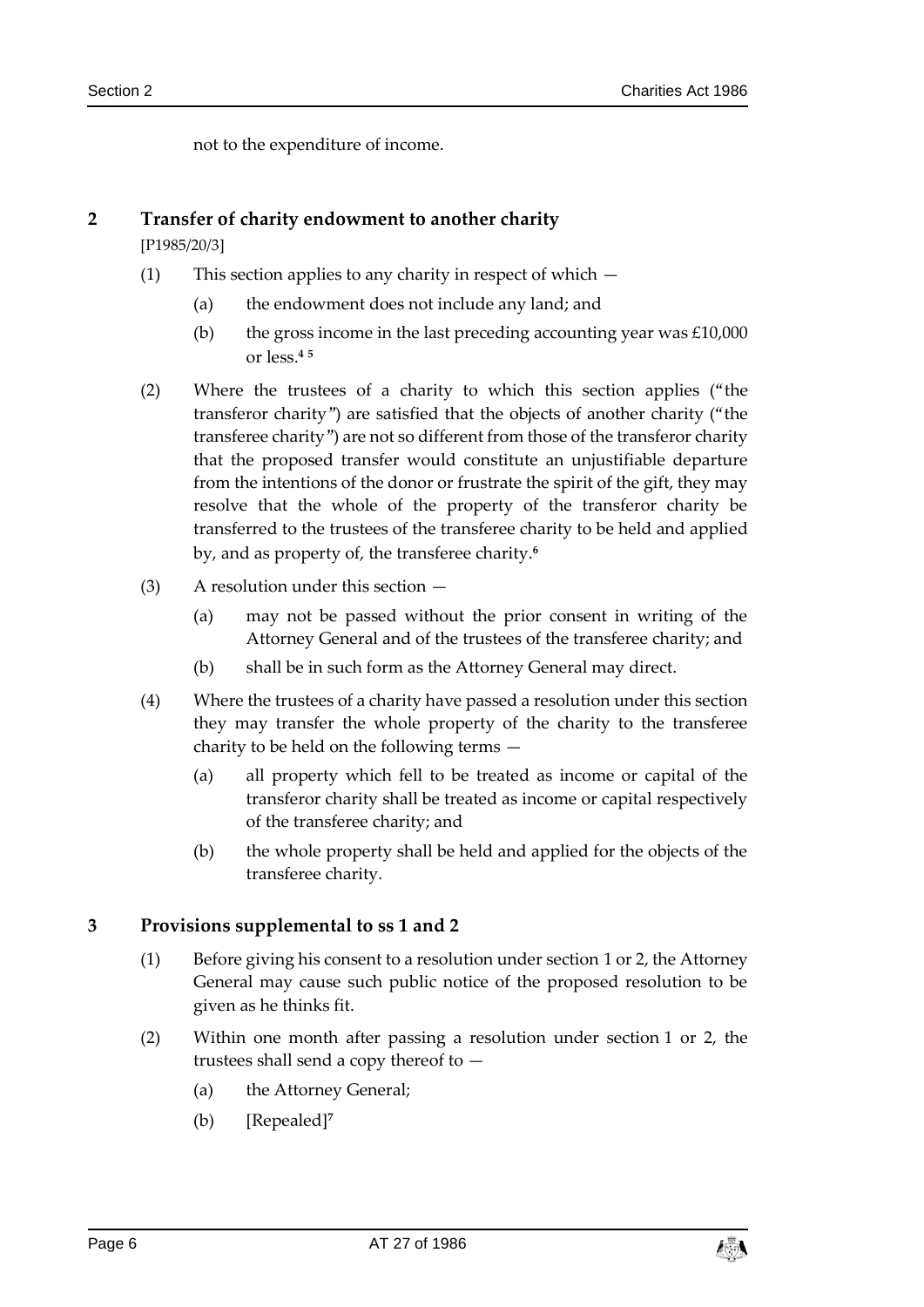- (3) If the trustees of a charity fail to comply with subsection (2), they shall be guilty of an offence and liable on summary conviction to a fine not exceeding level 3 on the standard scale. **8**
- (4) The copy of a resolution under section 1 or 2 which is sent to the Attorney General under subsection (2)(a) shall be filed with the accounts of the charity filed under section 27 of the *Charities Registration and Regulation Act 2019*. **9**
- (5) The Attorney General may by order amend section 1(1)(a) or (b) or section 2(1)(b) by substituting different amounts for the amounts specified therein (or the amounts for the time being substituted therefor by a previous order under this subsection), but no order under this subsection shall have effect unless it is approved by Tynwald.**<sup>10</sup>**
- <span id="page-6-0"></span>(6) In sections 1 and 2, "charity" has the meaning given by section 4 of the *Charities Registration and Regulation Act 2019*. **11**

#### *Miscellaneous and supplemental*

#### <span id="page-6-1"></span>**4 [Repealed]**<sup>12</sup>

#### <span id="page-6-2"></span>**5 Repeal of charity Acts**

- (1) [Repealed]**<sup>13</sup>**
- (2) Where immediately before the passing of this Act any charitable trust established or regulated by any provision of an enactment repealed by this section was subsisting and capable of taking effect, that provision, so far as it then had effect as an instrument establishing or regulating the trust, shall continue to have effect as such, and may be varied or revoked by the High Court in the exercise of any of its powers under the *Charities Act 1962* or of its inherent jurisdiction relating to charities.
- (3) The repeal by this section of any enactment does not affect the incorporation of any body of persons effected by the enactment.

#### <span id="page-6-3"></span>**6 Short title and commencement**

- (1) This Act may be cited as the Charities Act 1986.
- (2) Section 4 shall come into operation on such day as the Clerk of the Rolls may by order appoint.**14**

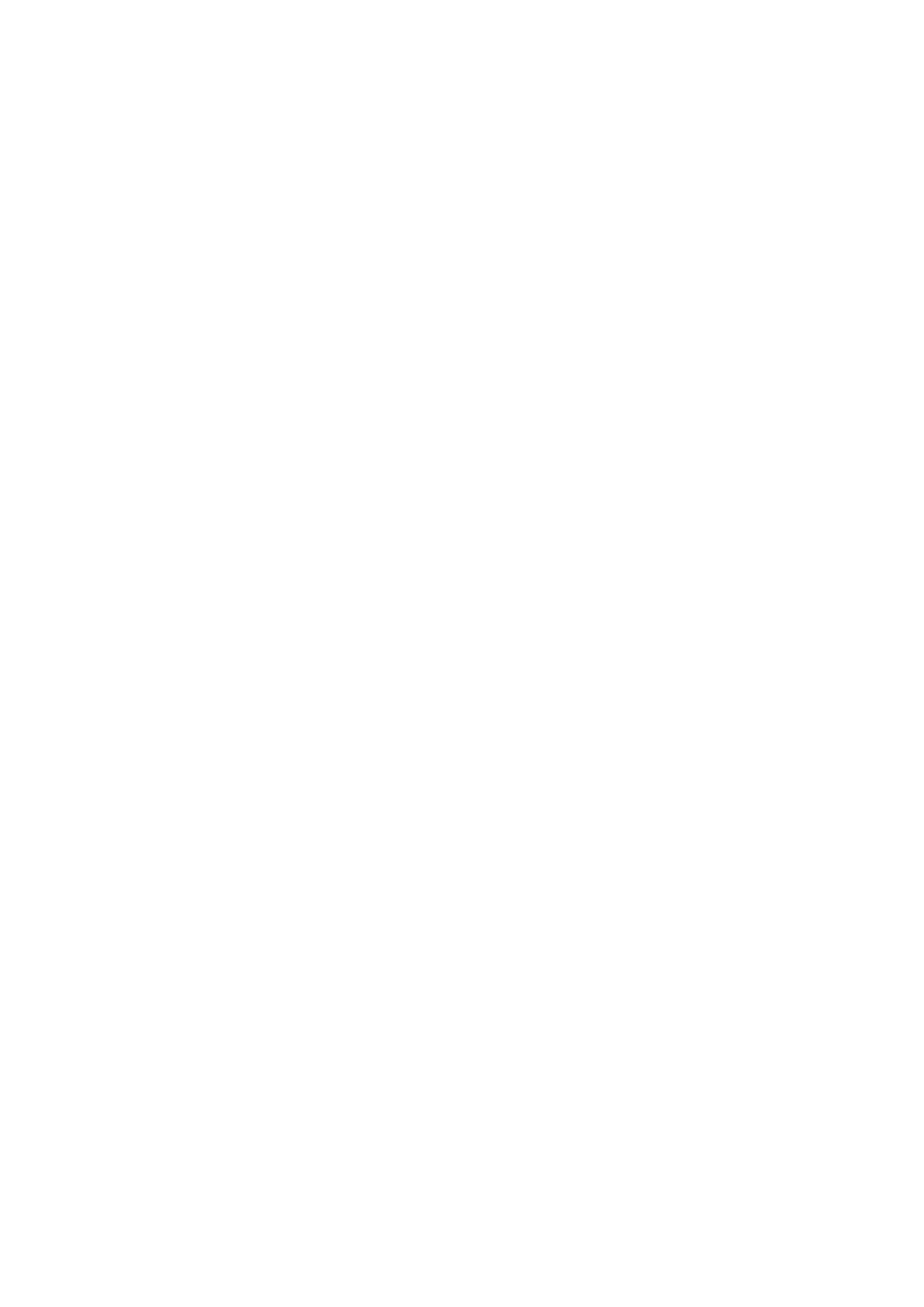### <span id="page-8-0"></span>**SCHEDULE**15